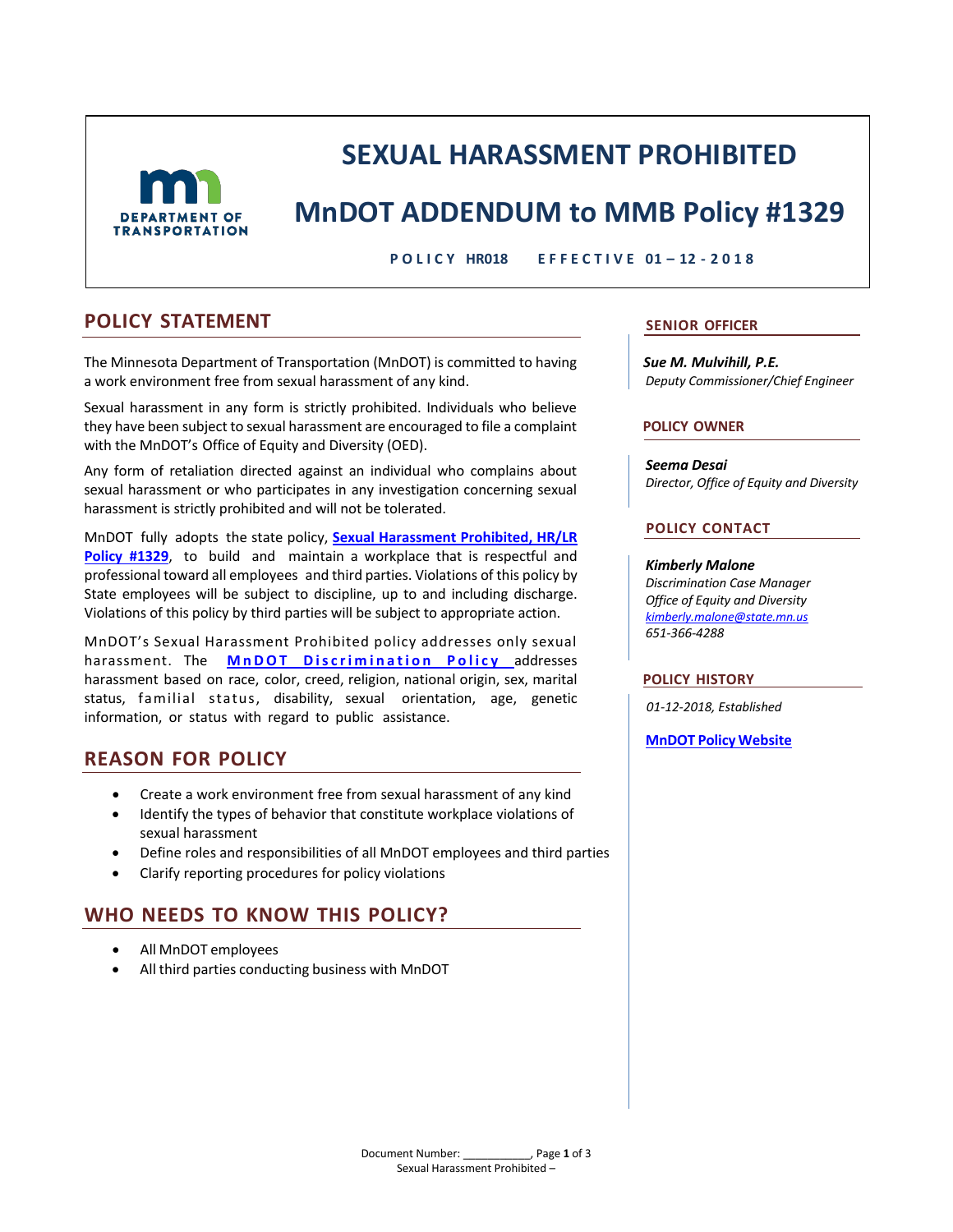# **MnDOT INVESTIGATION PROCEDURES**

#### **Complaint Step 1 - Complainant**

Employees and third parties are encouraged to report all incidents of sexual harassment. Individuals are encouraged to report incidents of sexual harassment as soon as possible after the incident occurs. Individuals who wish to submit a complaint in writing are encouraged to use th[e OED Discrimination Complaint Form.](http://dot.state.mn.us/equity-diversity/complaint-form.html) Individuals may make a complaint of sexual harassment to:

- The Office of Equity and Diversity (OED);
- The Office of Human Resources (OHR);
- Any supervisor, manager, or director who then contacts the OED;
- The Commissioner or Deputy Commissioner, who then contacts the OED; or
- If the complaint concerns an agency head, the complainant may contact Minnesota Management and Budget, Enterprise Human Capital, Office of Equal Opportunity, Diversity, and Inclusion.

#### **Complaint Step 2 – Office of Equity and Diversity (OED)**

OED will determine if the claim falls within OED's purview by determining whether the complaint alleges sexual harassment and whether the complaint is proper for resolution through the complaint procedure. If the complaint is found to allege conduct that falls outside of OED's purview, OED will refer the complaint appropriately.

If the Complainant is suffering, or may be subject to irreparable harm in the absence of immediate action, the OED Director, the Human Resources Director, the Deputy Commissioner, or the Commissioner may take whatever action is appropriate to address the situation while the complaint is under investigation.

#### **Complaint Step 3 – Office of Equity and Diversity (OED)**

OED will conduct an impartial investigation which may include a limited inquiry, interviews with, or statements from parties involved, including the complainant, subject, complainant's supervisor(s), witnesses, and co-workers; and/or a review of all pertinent records or documents relating to the complaint. Matters may be resolved using less formal procedures as well.

OED will make reasonable efforts to complete an investigation and provide a written notice of completion within 60 days of determining purview.

#### **Complaint Step 4 – Office of Equity and Diversity (OED)**

Upon completion of the investigation, OED will prepare a written investigation report determining whether the complaint was substantiated. OED will provide the written report to the Human Resources Director and/or other management staff as appropriate. OED will provide written notification to the complainant and to the subject stating the investigation is completed.

#### **Complaint Step 5 – Office of Equity and Diversity (OED) and Office of Human Resources (OHR)**

OED will meet with the OHR and/or appropriate management staff to discuss the investigation and follow up action. Human Resources and/or the appropriate management staff will review the investigation report and, if deemed necessary, take proper corrective action up to and including discharge when the investigation findings give merit to the allegations in the complaint.

### **FORMS/INSTRUCTIONS**

**[Discrimination Complaint Form](http://dot.state.mn.us/equity-diversity/complaint-form.html)**

### **RELATED INFORMATION**

**MnDOT [Discrimination](http://dotapp7.dot.state.mn.us/cyberdocs_guest/quickstart.asp?show=view:1792558&noframes=yes) Policy**

**Employee [Assistance](http://mn.gov/mmb/segip/health-solutions/employees/eap/index.jsp) Program (EAP)**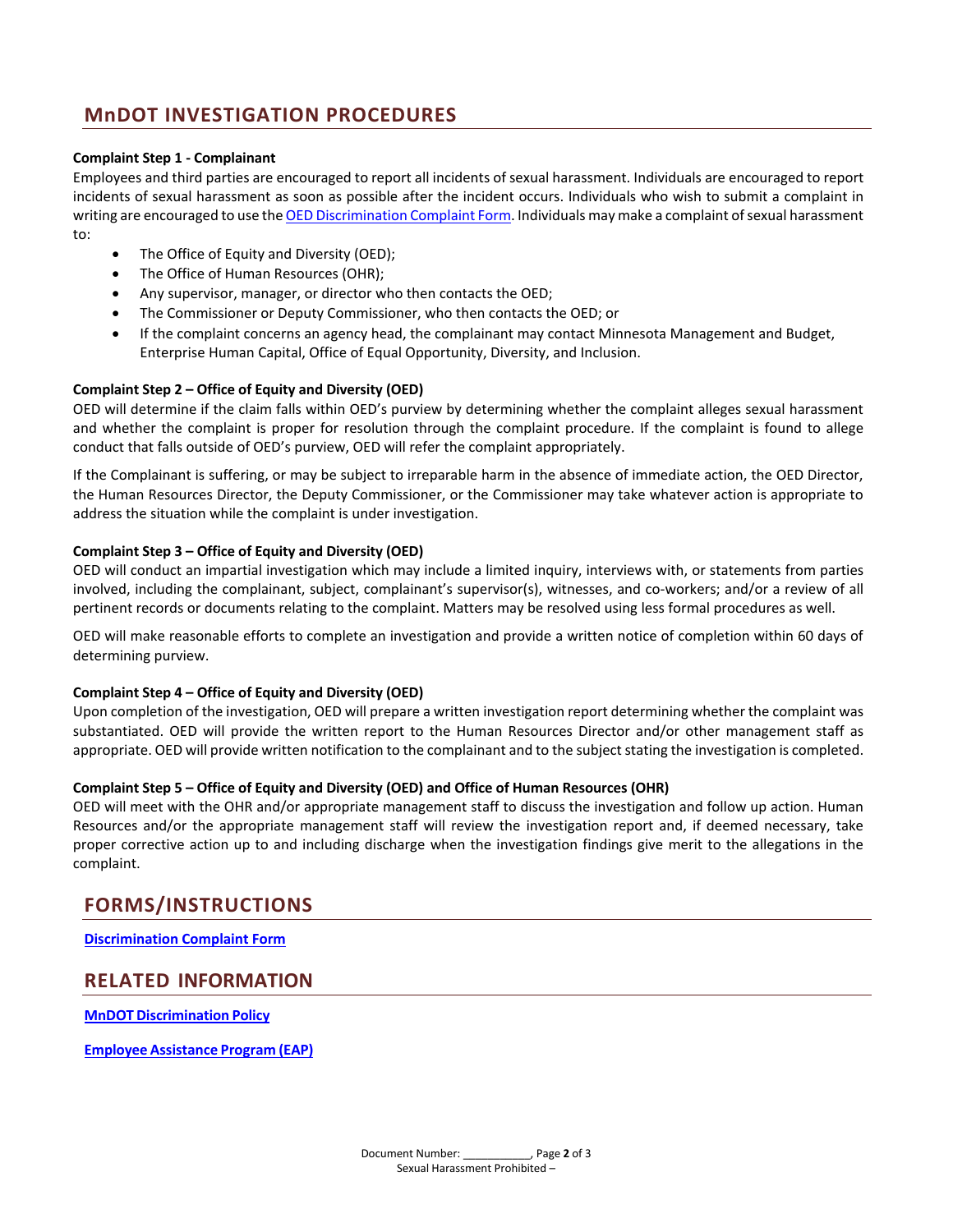# **POLICY OWNERSHIP AND AUTHORIZATION**

#### **Policy Owner**

**Seema Desai,** *Director, Office of Equity and Diversity* 

Signature and Date *().UNC Qusw* or 12/2018

#### **Governance Council**

**Sue Stein,** *Assistant Commissioner Corporate Services Division, on behalf of the Governance Council* 

Signature and Date  $\frac{\triangle}{\triangle}$   $\frac{1-17-18}{\triangle}$ 

**Susan M. Mulvihill, P.E.,** *Deputy Commissioner/Chief Engineer* 

m) hulmler 1-12-2018 Signature and Date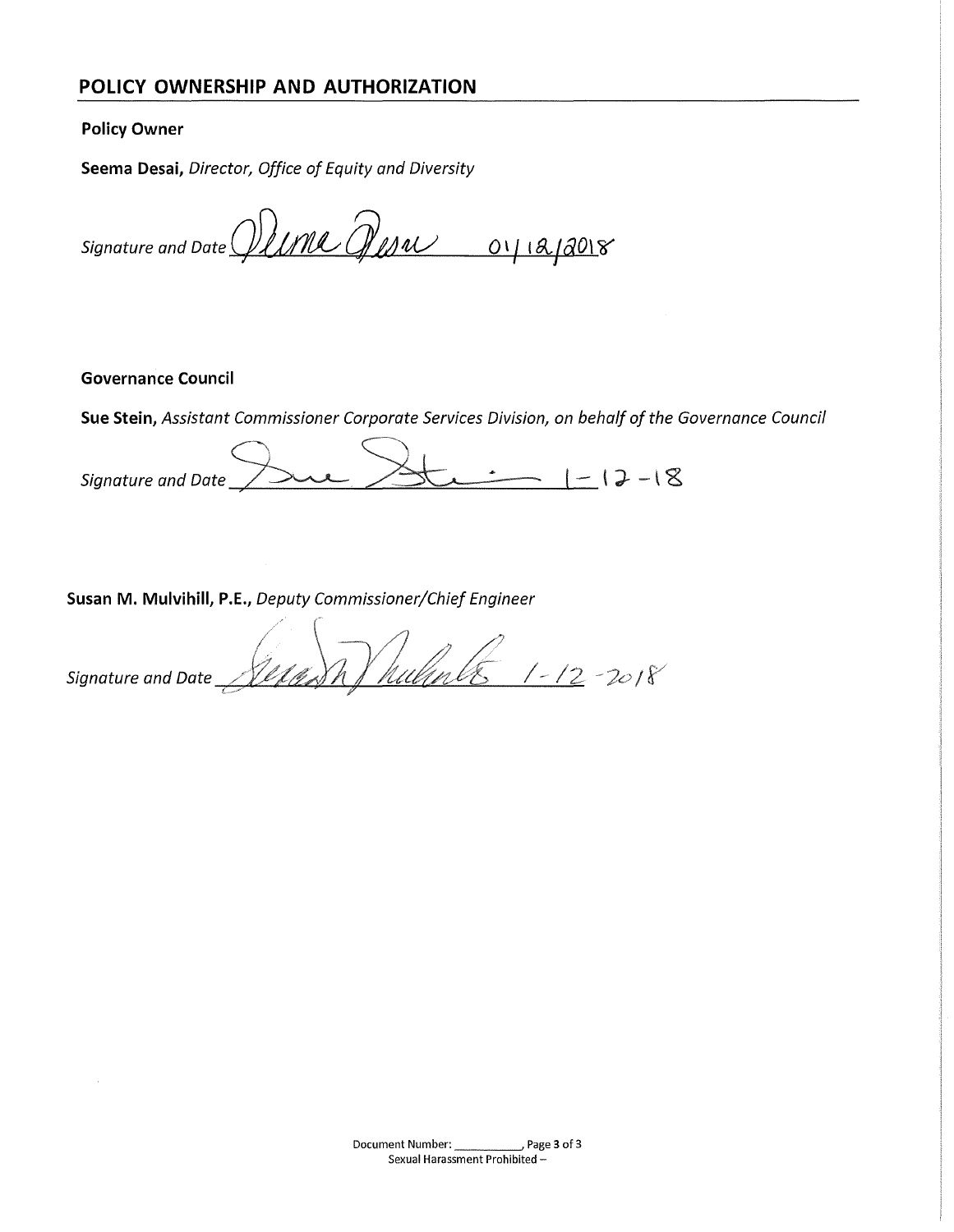

# **HR/LR Policy #1329 Sexual Harassment Prohibited**

**Date Issued:** 06/17/1996 **Date Revised:** 02/12/2016 **Rebrand Date\*:** 11/30/2017 **Authority:** Enterprise Human Resources

# **OVERVIEW**

## **Objective**

To create a work environment free from sexual harassment of any kind.

# **Policy Statement**

Sexual harassment in any form is strictly prohibited. Individuals who believe they have been subject to sexual harassment are encouraged to file a complaint with an appropriate authority. Any form of retaliation directed against an individual who complains about sexual harassment or who participates in any investigation concerning sexual harassment is strictly prohibited and will not be tolerated. Violations of this policy by State employees will be subject to discipline, up to and including discharge. Violations of this policy by third parties will be subject to appropriate action.

### **Scope**

This policy applies to all employees of, and third parties who have business interactions with, executive branch agencies and the classified employees in the Office of the Legislative Auditor, Minnesota State Retirement System, Public Employee Retirement Association, and Teachers' Retirement Association.

# **Definitions and Key Terms**

#### *Complainant*

An individual who complains about sexual harassment or retaliation.

#### *Public service environment*

A location that is not the workplace where public service is being provided.

#### *Sexual harassment*

Unwelcome sexual advances, unwelcome requests for sexual favors, or other unwelcome verbal, written, or physical conduct or communication of a sexual nature.

Sexual Harassment Prohibited Page | 1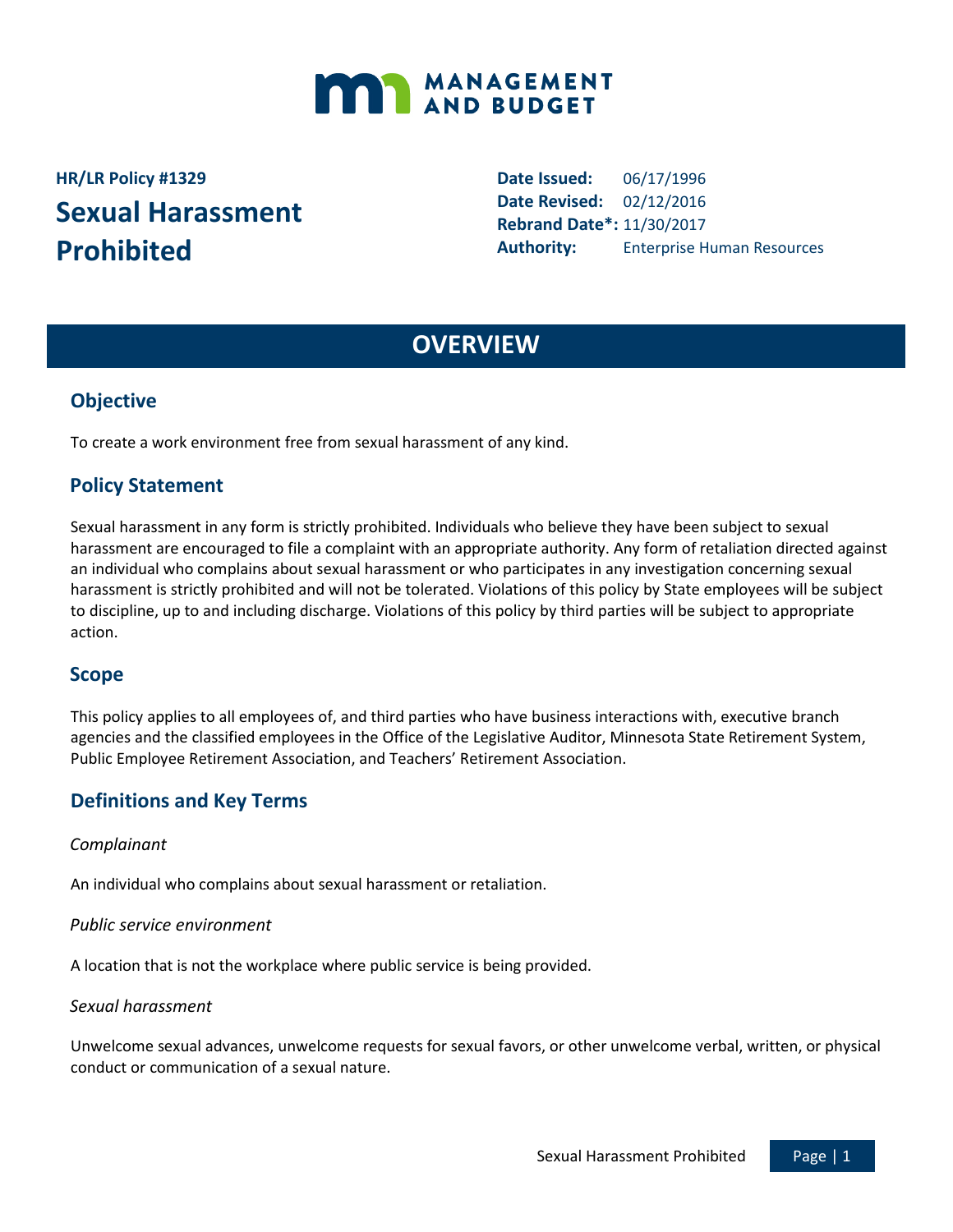### *Third party*

Individuals who are not State employees but who have business interactions with State employees, including, but not limited to:

- Applicants for State employment
- **Vendors**
- **Contractors**
- Volunteers
- **Customers**
- Business Partners

### **Exclusions**

N/A

# **Statutory References**

42 U.S.C. § 2000e, et al.

M.S. Ch. 363A

M.S. Ch. 43A

Minn. Rule 3905.0500

# **GENERAL STANDARDS AND EXPECTATIONS**

### **I. Prohibition of Sexual Harassment**

Sexual harassment of any employee or third party in the workplace or public service environment, or which affects the workplace or public service environment, is strictly prohibited.

Sexual harassment under this policy is any conduct or communication of a sexual nature which is unwelcome. The victim, as well as the harasser, can be of any gender. The victim does not have to be of the opposite sex as the harasser. Sexual harassment includes, but is not limited to:

- 1. Unwelcome sexual innuendoes, suggestive comments, jokes of a sexual nature, sexual propositions, degrading sexual remarks, threats;
- 2. Unwelcome sexually suggestive objects or pictures, graphic commentaries, suggestive or insulting sounds, leering, whistling, obscene gestures;
- 3. Unwelcome physical contact, such as rape, sexual assault, molestation, or attempts to commit these assaults; unwelcome touching, pinching, or brushing of or by the body;
- 4. Preferential treatment or promises of preferential treatment for submitting to sexual conduct, including soliciting or attempting to solicit an individual to submit to sexual activity for compensation or reward;
- 5. Negative treatment or threats of negative treatment for refusing to submit to sexual conduct;
- 6. Subjecting, or threatening to subject, an individual to unwelcome sexual attention or conduct.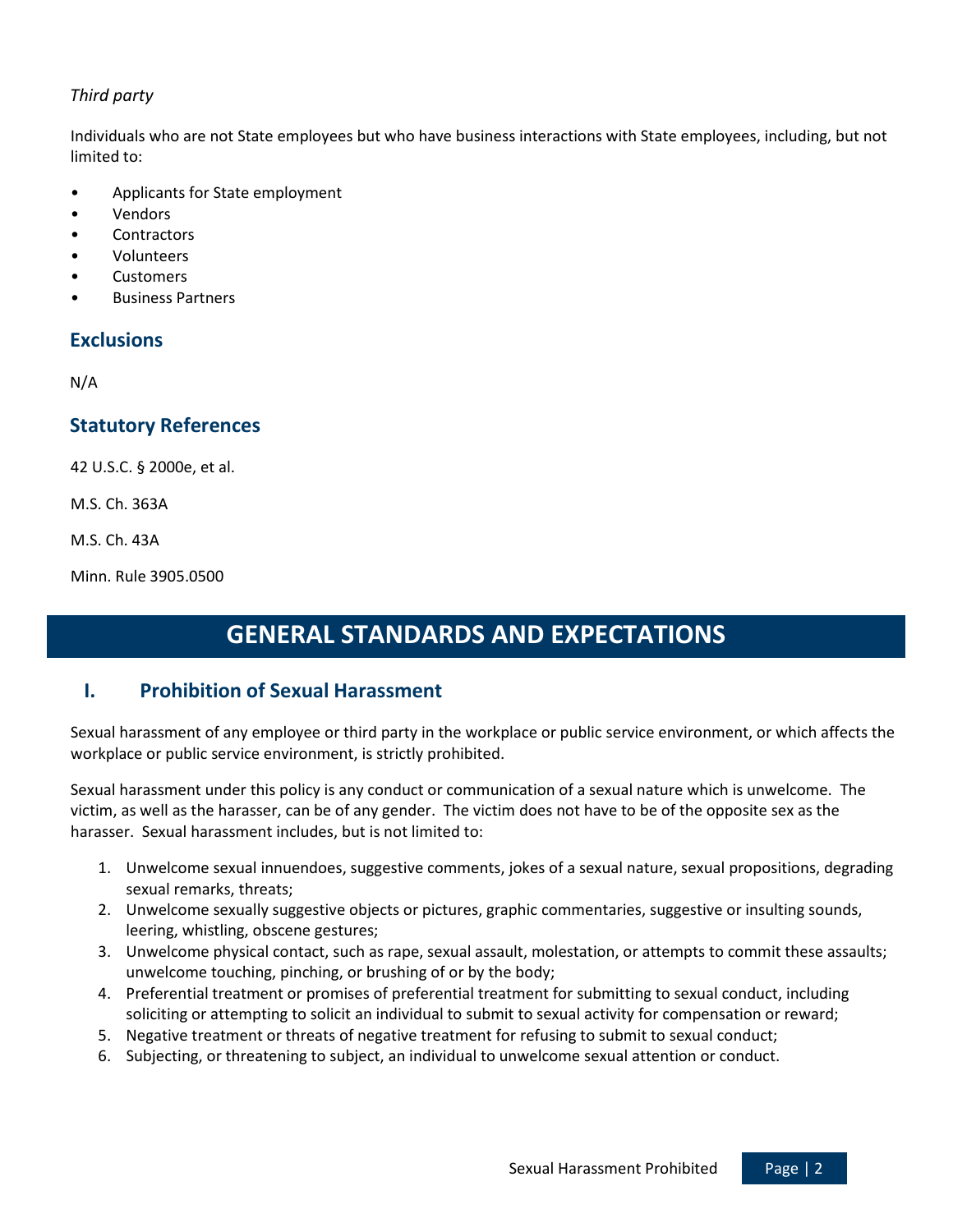# **II. Employee and Third Party Responsibilities and Complaint Procedure**

Sexual harassment will not be tolerated. All employees and third parties are expected to comply with this policy.

Employees and third parties are encouraged to report all incidents of sexual harassment. Individuals are encouraged to report incidents of sexual harassment as soon as possible after the incident occurs. Individuals may make a complaint of sexual harassment with:

- 1. An agency supervisor;
- 2. The agency's affirmative action officer;
- 3. An agency's human resource office;
- 4. Agency management, up to and including the commissioner.

If the complaint concerns an agency head, the complainant may contact Minnesota Management & Budget, Enterprise Human Resources, Office of Equal Opportunity, Diversity, and Inclusion.

To ensure the prompt and thorough investigation of a complaint of sexual harassment, the complainant may be asked to provide information in writing, which may include, but is not limited to:

- 1. The name, department, and position of the person(s) allegedly causing the harassment;
- 2. A description of the incident(s), including the date(s), location(s), and the presence of any witnesses;
- 3. The name(s) of other individuals who may have been subject to similar harassment;
- 4. What, if any, steps have been taken to stop the harassment;
- 5. Any other information the complainant believes to be relevant.

Individuals are encouraged to use the agency's internal complaint procedure, but may also choose to file a complaint externally with the Equal Employment Opportunity Commission (EEOC) and/or the Minnesota Department of Human Rights (MDHR) or other legal channels.

# **III. Supervisor Responsibility**

Supervisors are responsible for the following:

- 1. Modeling appropriate behavior;
- 2. Treating all complaints of sexual harassment seriously, regardless of the individuals or behaviors involved;
- 3. When a complaint of sexual harassment has been made to the supervisor, or when the supervisor is otherwise aware that a problem exists, the supervisor must appropriately respond to the complaint or problem;
- 4. Immediately report all allegations or incidents of sexual harassment to human resources or the agency Affirmative Action Officer so that prompt and appropriate action can be taken;
- 5. Complying with their agency's complaint and investigation procedures and/or their Affirmative Action Plan to ensure prompt and appropriate action in response to complaints of sexual harassment.

Supervisors who knowingly participate in, allow, or tolerate sexual harassment or retaliation are in violation of this policy and are subject to discipline, up to and including discharge.

# **IV. Human Resources Responsibilities**

Agency human resources offices are responsible for the following:

- 1. Modeling appropriate behavior;
- 2. Distributing the sexual harassment policy to all employees, through a method whereby receipt can be verified;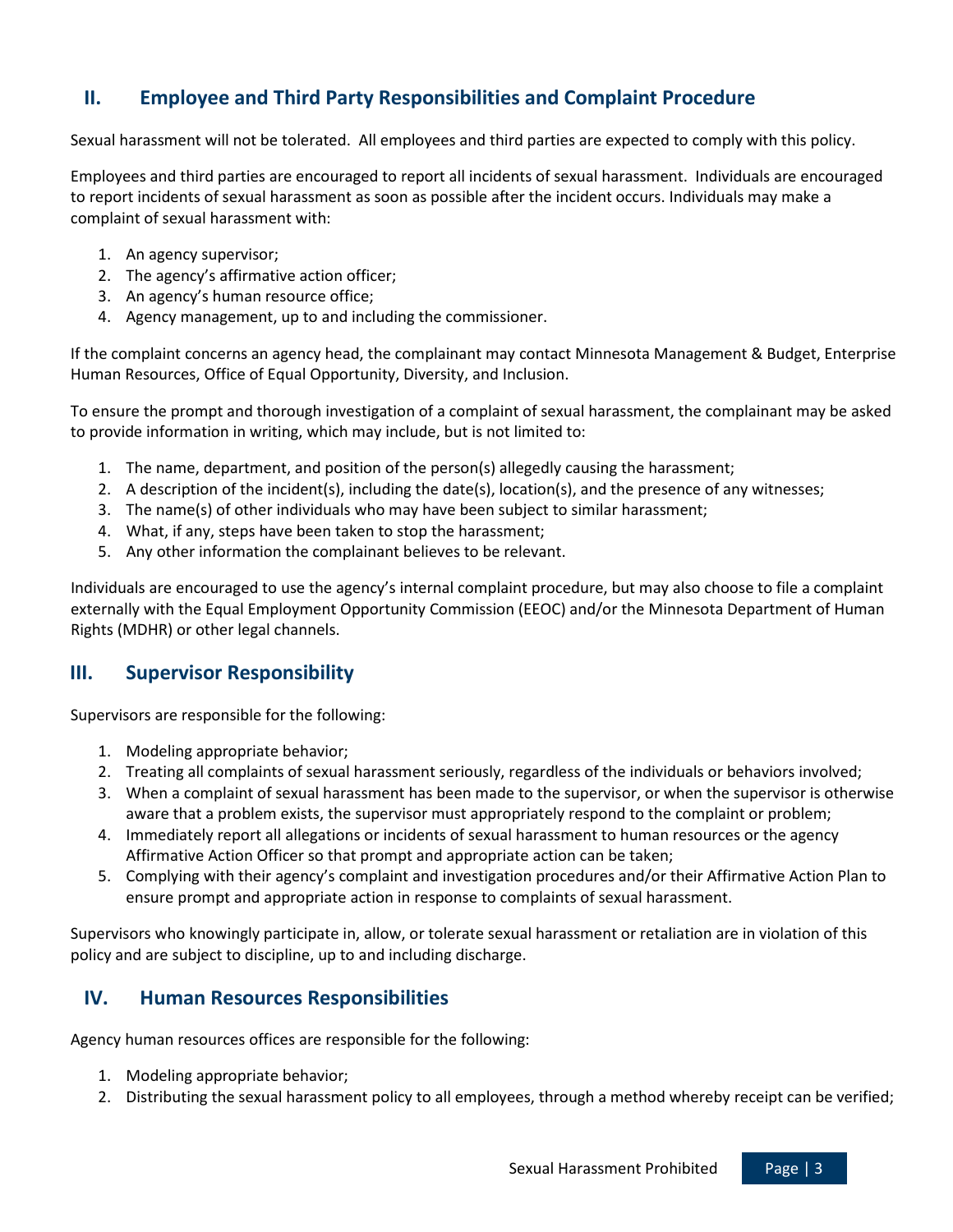- 3. Treating all complaints of sexual harassment seriously, regardless of the individual(s) or behaviors involved;
- 4. Complying with the agency's complaint and investigation procedures and/or their Affirmative Action Plan to ensure prompt and appropriate action in response to complaints of sexual harassment.

# **V. Affirmative Action Officer or Designee Responsibilities**

Agency Affirmative Action Officer/designee is responsible for the following:

- Modeling appropriate behavior;
- Treating all complaints of sexual harassment seriously, regardless of the individual(s) or behaviors involved;
- Complying with the agency's complaint and investigation procedures to ensure the prompt and appropriate action in response to complaints of sexual harassment;
- Keeping the agency apprised of changes and developments in the law.

# **VI. Investigation and Discipline**

All complaints of sexual harassment will be taken seriously, and prompt and appropriate action taken. When conducting an investigation, supervisors, human resources, and Affirmative Action Officers must follow their agency's investigation procedures. For a sample investigation procedure, please review the documents available on the [MMB](http://www.mn.gov/mmb/employee-relations/equal-opportunity/affirmative-action/index.jsp)  [Equal Opportunity, Diversity, and Inclusion website,](http://www.mn.gov/mmb/employee-relations/equal-opportunity/affirmative-action/index.jsp) including:

- [Agency AAP Planning Guide](https://mn.gov/mmb/assets/aap-primary-agency-aap-template-2016-2018_tcm1059-232940.docx)
- [For agencies with more than 25 employees](https://mn.gov/mmb/assets/planning-guide-agencies-more-25-emp_tcm1059-128912.docx)
- [For agencies with 25 or fewer employees](https://mn.gov/mmb/assets/aap-template-less-than-25-employees-2016-2018_tcm1059-232939.docx)

Timely and appropriate corrective action will be taken when there is a violation of this policy. Employees who are found to have engaged in sexual harassment in violation of this policy will be subject to disciplinary action, up to and including discharge.

Third parties who are found to have engaged in sexual harassment in violation of this policy will be subject to appropriate action. Appropriate action for policy violations by third parties will depend on the facts and circumstances, including the relationship between the third party and the agency. Agencies may contact MMB Enterprise Human Resources, Office of Equal Opportunity, Diversity, and Inclusion for assistance in determining appropriate action for third parties. MMB may refer agencies to the appropriate resources, which may include, for example, the Department of Administration with respect to policy violations by vendors or contractors.

Employees who knowingly file a false complaint of sexual harassment will be subject to disciplinary action, up to and including discharge.

# **VII. Non-Retaliation**

Retaliation against any person who reports sexual harassment or participates in an investigation of such reports is strictly prohibited. Retaliation will not be tolerated. Any employee who is found to have engaged in retaliation in violation of this policy will be subject to discipline, up to and including discharge. Third parties who are found to have engaged in retaliation in violation of this policy will be subject to appropriate action.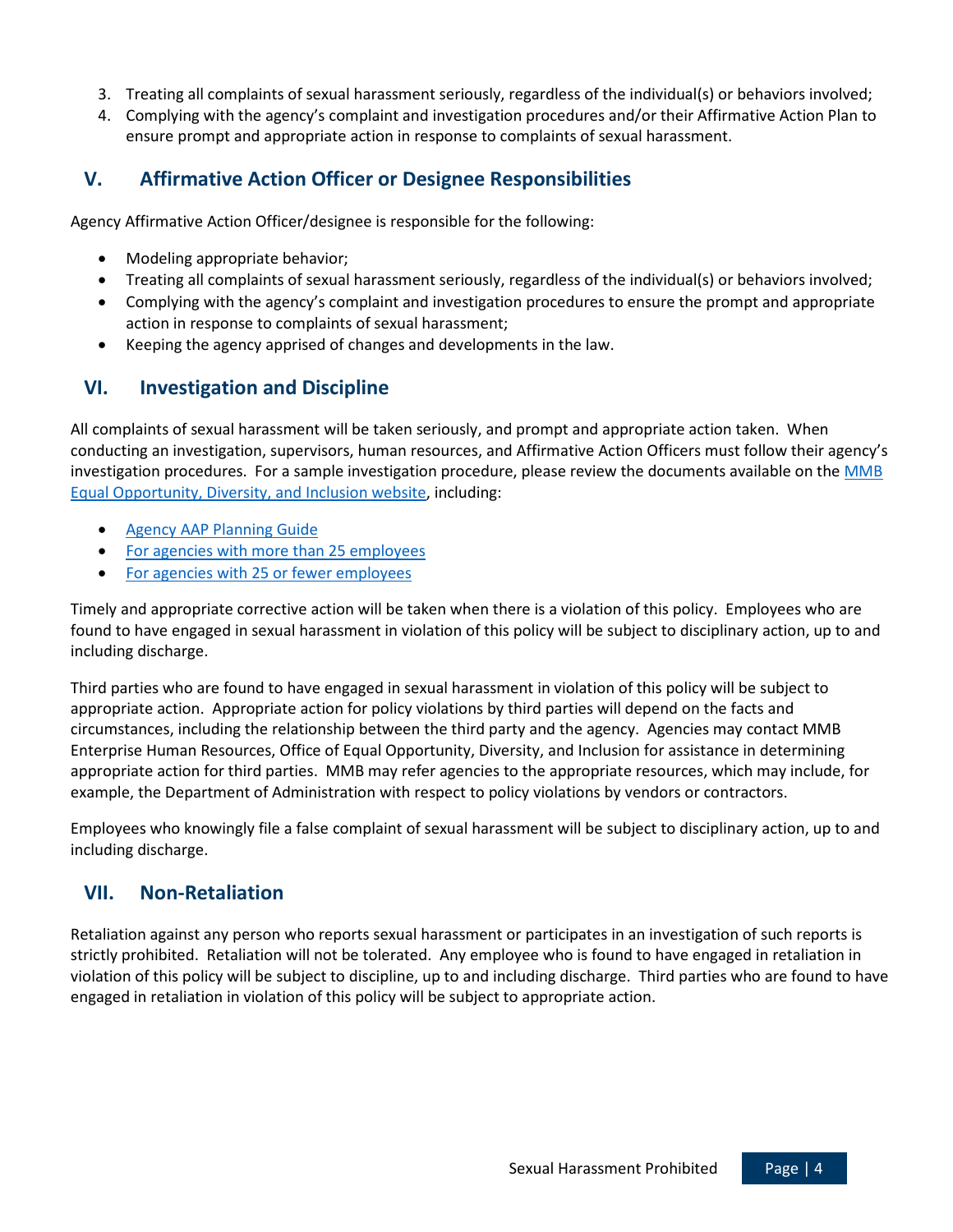# **RESPONSIBILITIES**

### **Agencies are responsible for:**

- Adopting this policy.
- Disseminating this policy to agency employees through a method whereby receipt can be verified.
- Posting this policy in a manner that can be accessed by third parties.
- Including this policy in their Affirmative Action Plan.
- Implementing this policy, including developing:
	- o An educational program;
	- o A process for reporting complaints; and
	- o A procedure under which complaints will be addressed promptly.
	- o Enforcing this policy.

## **MMB is responsible for:**

• Ensuring that state agencies carry out their responsibilities under this policy and updating this policy as necessary.

# **FORMS AND SUPPLEMENTS**

See acknowledgement form, below, which can be used to verify receipt by agency employees.

### **Acknowledgement**

I acknowledge that I have received and read the policy, Sexual Harassment Prohibited, and accompanying complaint procedure. I understand that sexual harassment and retaliation are strictly prohibited. I understand that if I engage in conduct in violation of the policy toward any State employee, applicant for employment, vendor, contractor, volunteer, customer, or business partner, I will be subject to disciplinary action, up to and including discharge.

I understand that if I believe that I have been subjected to sexually harassing or retaliatory conduct as defined by this policy by any State employee, applicant for employment, vendor, contractor, volunteer, customer or business partner, I am encouraged to report that behavior. I understand that I can make a report to agency managers/supervisors, agency human resources, or agency management, up to and including the commissioner. I understand that if my complaint concerns an agency head, I may contact Minnesota Management & Budget.

| Signed:<br>---<br>ale. |
|------------------------|
|------------------------|

Employee Name: \_\_\_\_\_\_\_\_\_\_\_\_\_\_\_\_\_\_\_\_\_\_\_\_\_\_\_\_\_